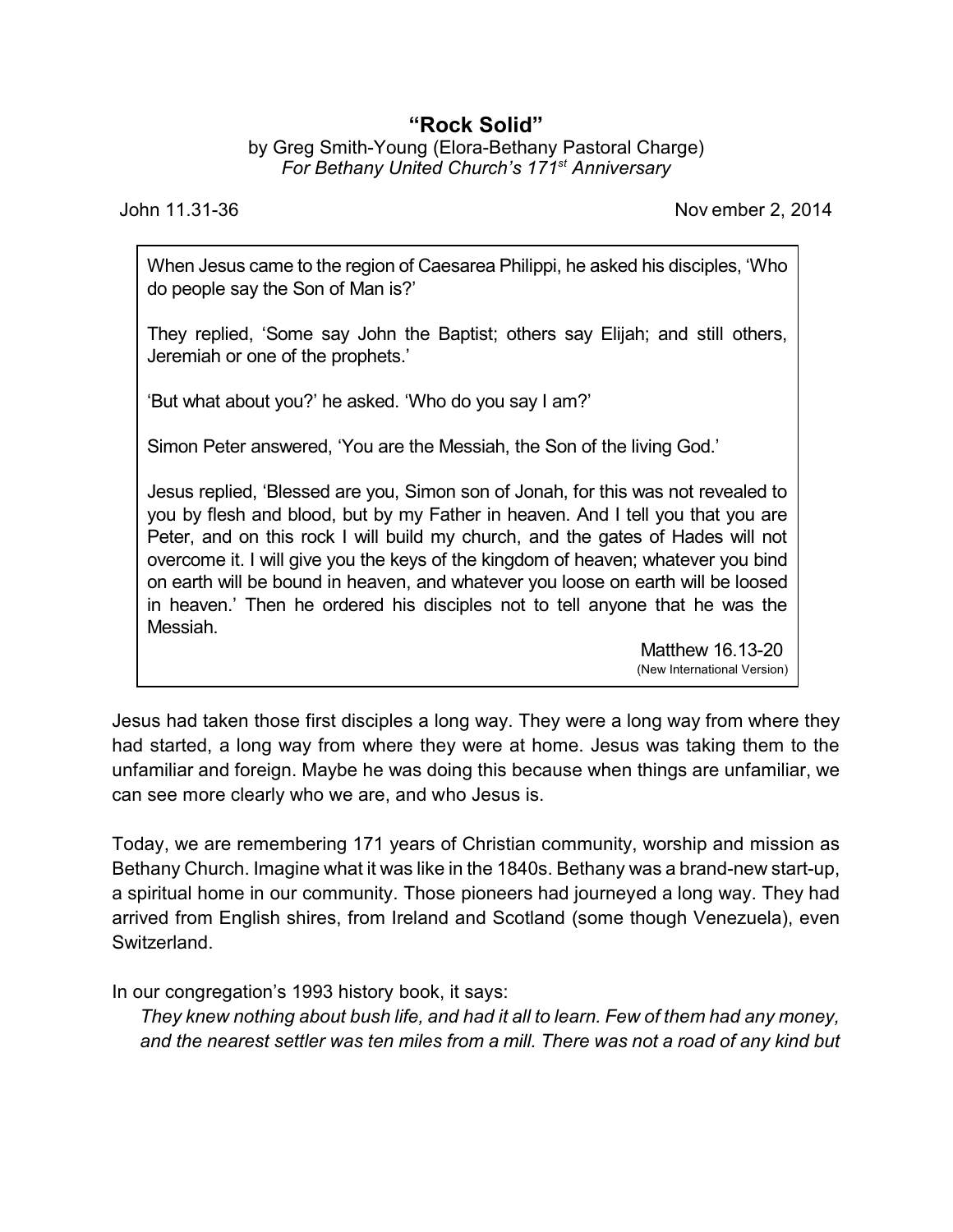*merely a track through the bush.*<sup>1</sup>

Those early Bethany disciples of Jesus came into surroundings that were unfamiliar and foreign. Soon after, led by Jesus, they started a congregation. It is when we are in places that are unfamiliar, that we can sometimes see more clearly who we are, and who Jesus is.

Now, here we are, disciples of Jesus in this place. For those of us who've spent our lives in congregations like this, some things are the same. Many things have changed. Jesus leads us into unfamiliar places and situations. Maybe that is because, when we are a long way from where we started, when things are strange and foreign, we can see more clearly who we are, and who Jesus is.

II

Let's go back to those first disciples with Jesus, in the Scripture reading.

Jesus takes them to Caesarea Philippi. That is on the northern border between Israel and Gentile territory. Unlike Pilkington, Caesarea Philippi isn't wilderness. It is a big capital city for King Philip. He is the son of King Herod, from the Christmas story. Herod received the city from Caesar Augustus (also from the Christmas story). When Philip inherited it from his dad, he renamed it: Caesarea to honour the Emperor, and Philippi to honour himself.

Caesarea Philippi lies at the foot of Mount Hermon, the biggest chunk of rock in the whole region. Inside the city is a huge stone temple to the Greek god Pan, and a huge stone temple to the Syrian god Baal, and a huge stone temple to Emperor Caesar.

Jesus takes his tiny band of disciples there. It is when things are unfamiliar, that we see more clearly who we are, and who Jesus is. There, he asks them, "Who do people say the Son of Man is?" (Jesus often called himself that.)

They rhyme off a list of great prophets. People are saying that Jesus is like them.

Jesus then looks right at those first disciples (and maybe us) and asks, "But who do you say I am?"

With Mount Hermon in the distance, and temples worshipping the power of mighty gods and worldly powers in the background, Simon, a small-town fisherman, doesn't tremble

<sup>1</sup> Jane Robertson, Bethany United Church 1843-1993, page 1.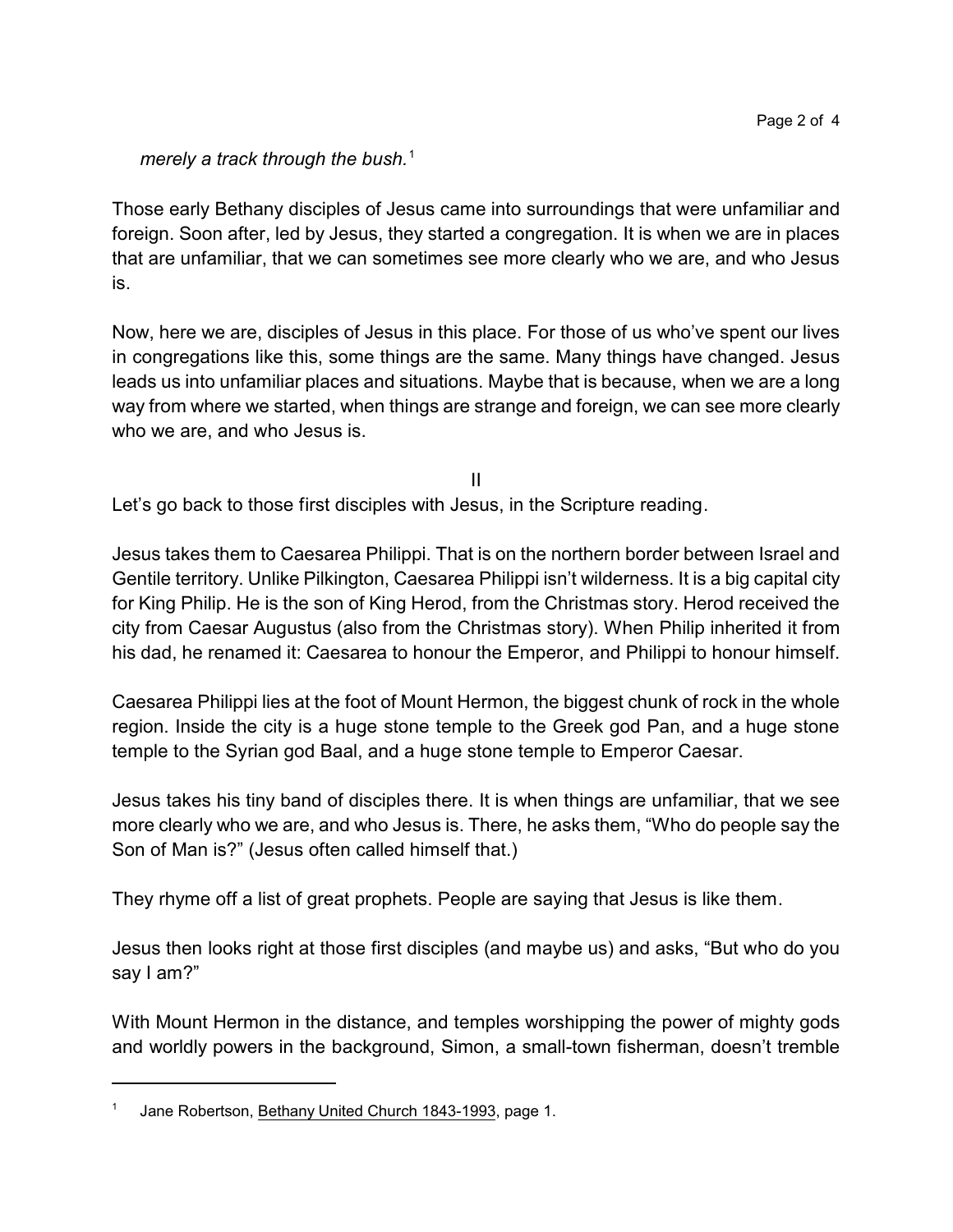under the mountain. The temples, their gods and powers do not intimidate him. He looks at Jesus. His eyes blaze with realization and wonderment. He says, "You are the Messiah, the Son of the Living God."

When things are unfamiliar, sometimes we see more clearly.

You, Jesus, are the Messiah, the One we've long-expected, the One who will free God's people from those worldly powers and those lying gods. You, Jesus, are God's Son, the revelation of who God truly is. You, Jesus, are the Answer, the Point, the Last Word, the Meaning of it all."<sup>2</sup>

III

We'll get back to our Bethany, but let's stick with these first disciples a bit more.

Simon recognizes who Jesus is. It's not because Simon has figured it out. It's not because he has seen the many signs. It's not because he knows the Scriptures. Simon realizes who Jesus is, because God the Father has shown him. God gives us the gift of Jesus, and God gives us the gift of seeing him, trusting him, and following him.

Simon recognizes who Jesus is. This changes who Simon is.

Against the backdrop of the big mountain, Jesus says to little Simon, "You are Peter." (That means "rock.") "You think that mountain rock is big? You are the rock on which I will build my church."

Against the backdrop of those stone temples, monuments to worldly powers and gods, Jesus says, "The gates of Hades will not prevail against it, this church I will build on this rock." Hades was an ancient name for the place of the dead. What can be stronger that death? "You think those stone temples are big? You are the stone on which my church will stand."

Notice, Jesus does not say to Simon, "You are Peter, and you're going to build the church." Peter's job is not building the church. Our job is not building us. Jesus builds us.

Notice too, Jesus would not need to build his church strong, unless it will come under

<sup>2</sup> Stanley Hauerwas, Matthew (Grand Rapids: Brazos, 2006), 149f and Frederick Dale Bruner, Matthew: A Commentary, Volume 2. Revised and expanded edition. (Eerdmans: Grand Rapids, 1990 and 2004), 122.